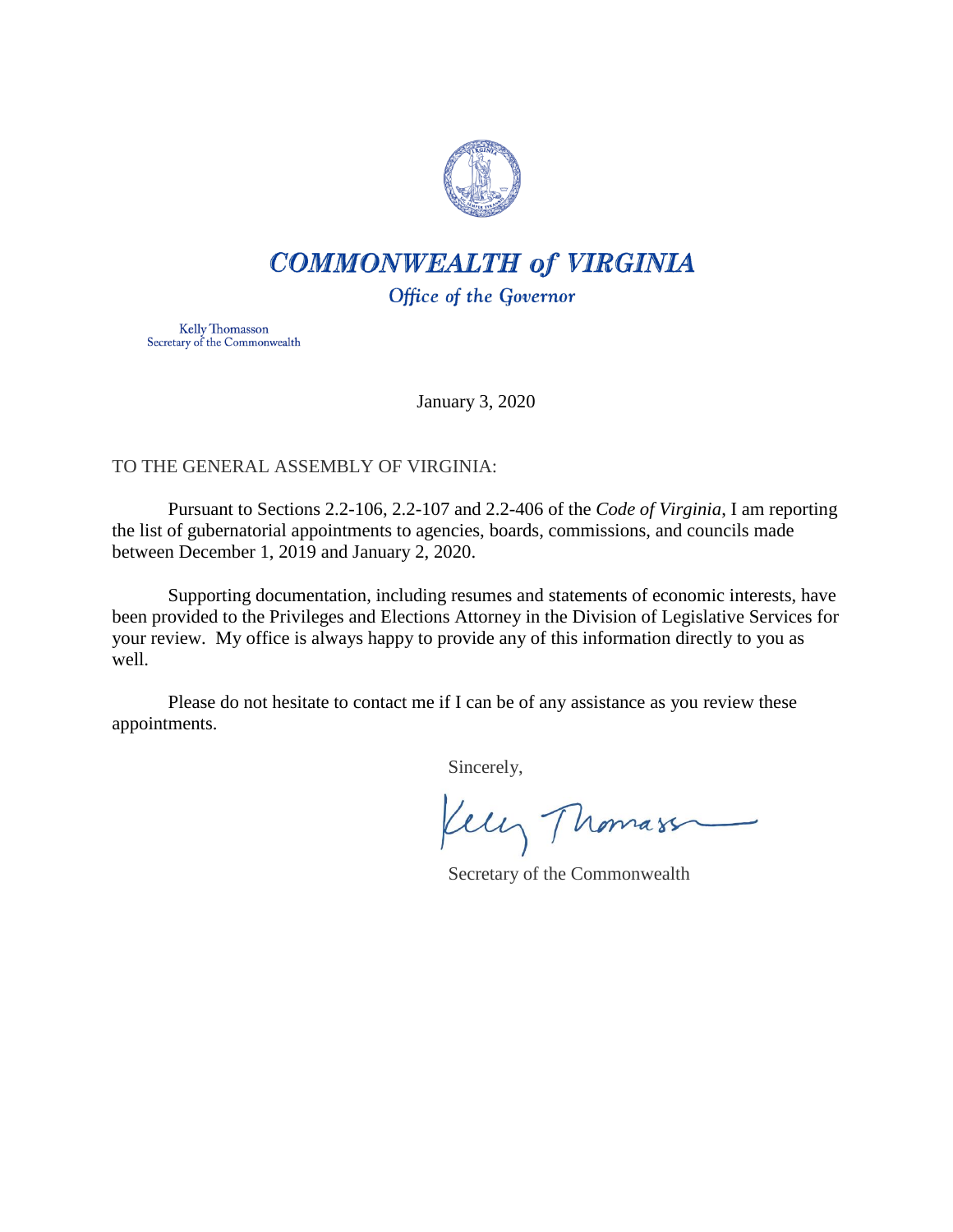## **AUTHORITIES**

#### **Board of Directors of the Virginia Recreational Facilities Authority**

**Kelvin C. Bratton** of **Roanoke,** Virginia 24019, Member, appointed December 6, 2019, for a term of five years beginning July 1, 2019, and ending June 30, 2024, to succeed himself.

**Andrew Downs** of **Roanoke,** Virginia 24015, Member, appointed December 6, 2019, for a term of five years beginning July 1, 2019, and ending June 30, 2024, to succeed Carolyn D. Fidler.

**Joel F. Keebler** of **Blacksburg,** Virginia 24060, Member, appointed December 6, 2019, for a term of five years beginning July 1, 2019, and ending June 30, 2024, to succeed John Renick.

#### **Virginia Alcoholic Beverage Control Authority**

**William D. Euille** of **Alexandria,** Virginia 22314, Member, appointed December 20, 2019, to fill an unexpired term beginning December 1, 2019, and ending January 14, 2020, to succeed Jeffrey L Painter.

#### **COMMERCE AND TRADE**

#### **Common Interest Community Board**

**James Foley** of **Clifton,** Virginia 20124, Member, appointed December 6, 2019, for a term of four years beginning July 1, 2019, and ending June 30, 2023, to succeed Paul L. Orlando.

**David S. Mercer** of **Alexandria,** Virginia 22302, Member, appointed December 6, 2019, for a term of four years beginning July 1, 2019, and ending June 30, 2023, to succeed Lucia Anna Trigiani.

**Scott Sterling** of **McLean,** Virginia 22102, Member, appointed December 6, 2019, for a term of four years beginning July 1, 2019, and ending June 30, 2023, to succeed himself.

#### **Virginia Latino Advisory Board**

**Paul Berry** of **McLean,** Virginia 22101, Member, appointed December 6, 2019, for a term of four years beginning July 1, 2019, and ending June 30, 2023, to succeed himself.

**Diana Brown** of **Virginia Beach,** Virginia 23464, Member, appointed December 6, 2019, to fill an unexpired term beginning June 15, 2019, and ending June 30, 2022, to succeed Ana K. Solorio.

**Karina Kline-Gabel** of **Harrisonburg,** Virginia 22807, Member, appointed December 6, 2019, for a term of four years beginning July 1, 2019, and ending June 30, 2023, to succeed herself.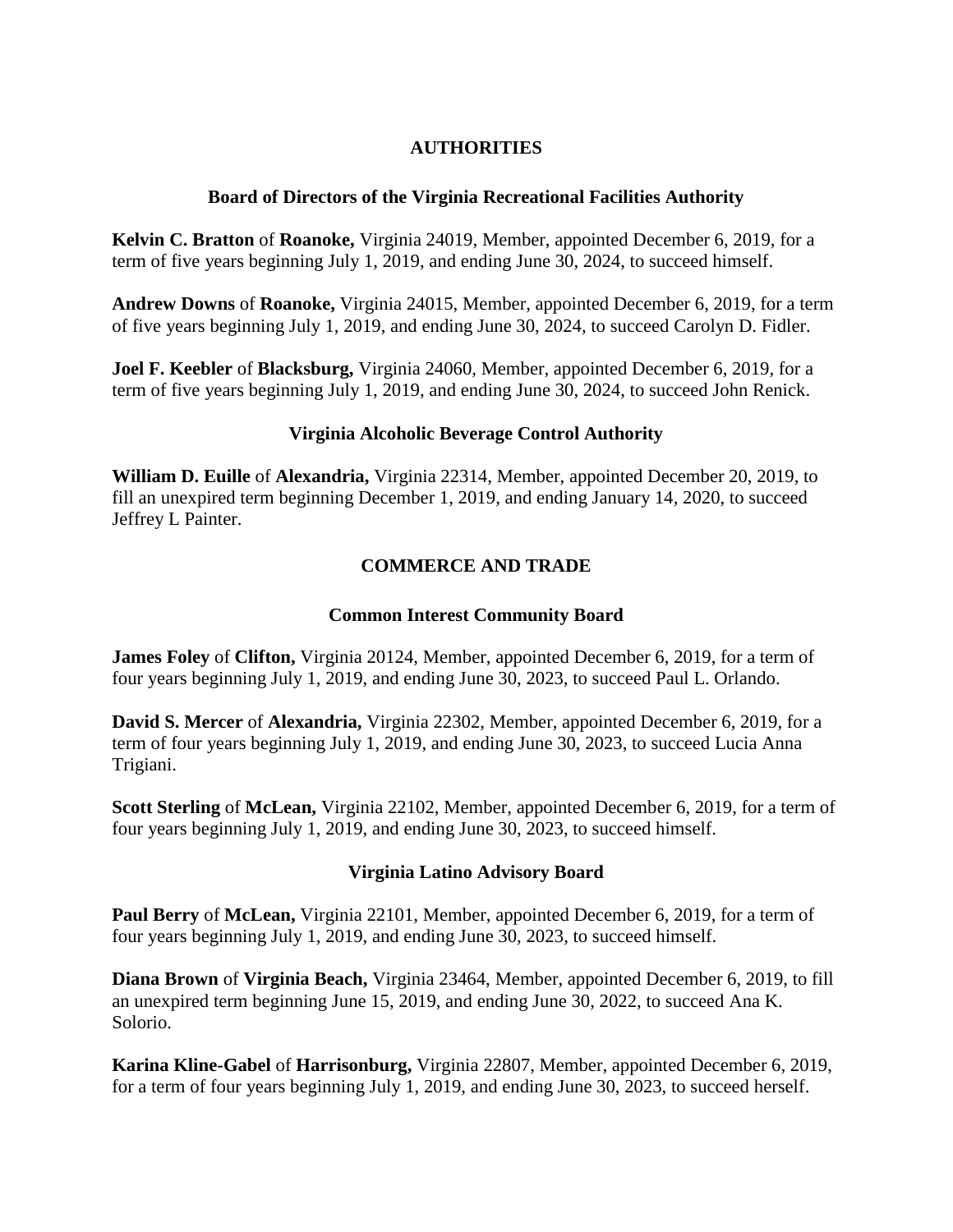**Sergio Rimola** of **Vienna,** Virginia 22182, Member, appointed December 6, 2019, for a term of four years beginning July 1, 2019, and ending June 30, 2023, to succeed himself.

**Rodrigo Velasquez** of **Springfield,** Virginia 22150, Member, appointed December 6, 2019, for a term of four years beginning July 1, 2019, and ending June 30, 2023, to succeed Edgar Lara.

**Walewska M. Watkins** of **Ashburn,** Virginia 20147, Member, appointed December 6, 2019, for a term of four years beginning July 1, 2019, and ending June 30, 2023, to succeed Victoria M. Cartagena.

**Rosa Cecilia Williams** of **Fairfax,** Virginia 22031, Member, appointed December 6, 2019, for a term of four years beginning July 1, 2019, and ending June 30, 2023, to succeed herself.

## **DESIGNATED**

#### **Statewide Independent Living Council**

**Leelynn Brady** of **Suffolk,** Virginia 23435, Member, appointed November 6, 2019, for a term of three years beginning July 1, 2019, and ending June 30, 2022, to succeed Raymond Kenney.

# **EDUCATION**

## **Board of Trustees of the Jamestown-Yorktown Foundation**

**Suzanne Owen Flippo** of **Glen Allen,** Virginia 23059, Member, appointed December 13, 2019, for a term of four years beginning July 1, 2019, and ending June 30, 2023, to succeed Timothy Peter Dykstra.

**Ervin L. Jordan, Jr.** of **Charlottesville,** Virginia 22902, Member, appointed December 13, 2019, for a term of four years beginning July 1, 2019, and ending June 30, 2023, to succeed himself.

**Jeffrey B. Trammell** of **Washington, District of Columbia** 20005, Member, appointed December 13, 2019, for a term of four years beginning July 1, 2019, and ending June 30, 2023, to succeed John Casteen.

## **Board of Trustees of the Southern Virginia Higher Education Center**

**Mattie M. Cowan** of **South Boston,** Virginia 24592, Member, appointed November 6, 2019, for a term of four years beginning July 1, 2019, and ending June 30, 2023, to succeed herself.

**Dennis Witt** of **Halifax County,** Virginia 24558, Member, appointed November 6, 2019, for a term of four years beginning July 1, 2019, and ending June 30, 2023, to succeed himself.

## **Board of Visitors for Gunston Hall**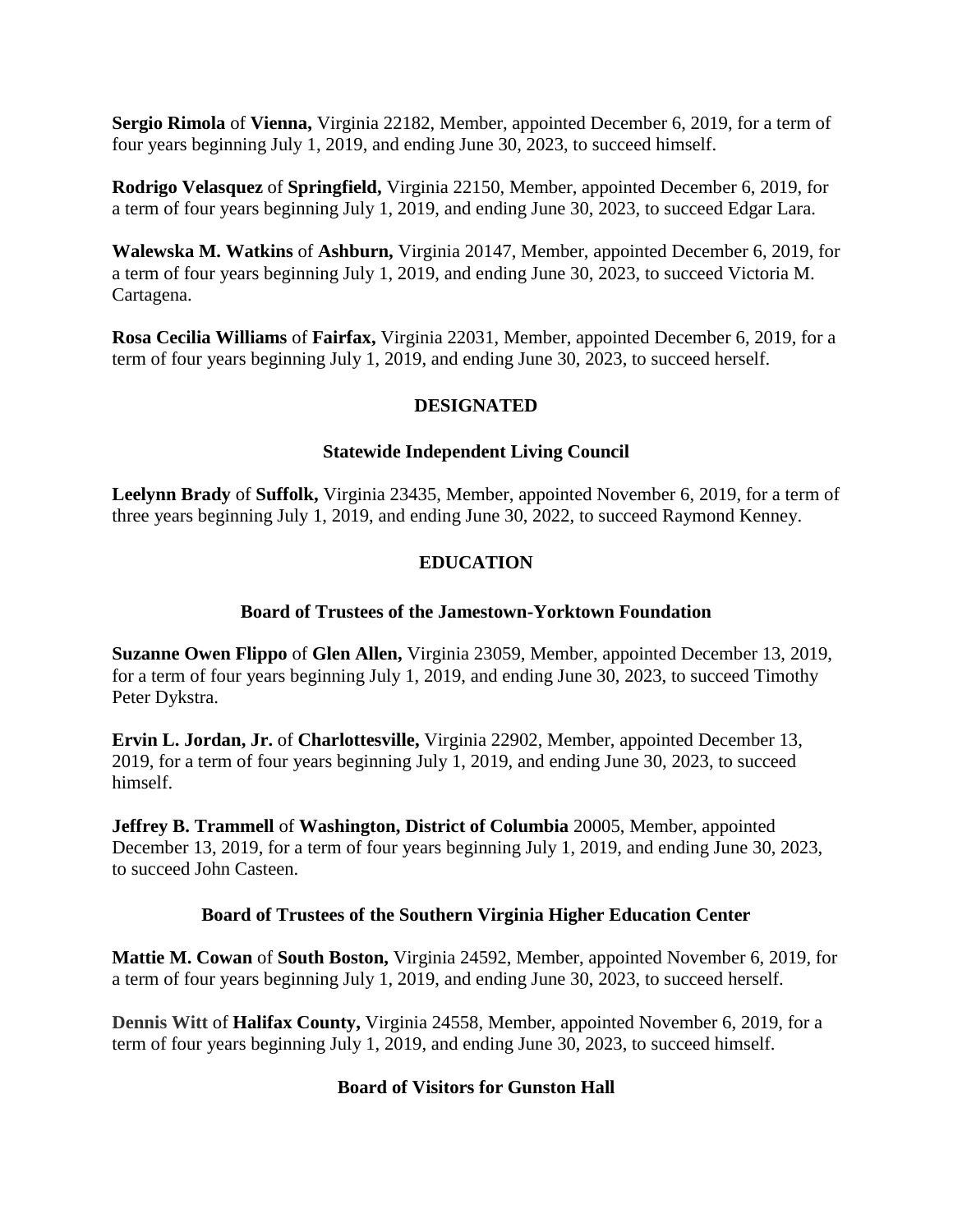**Edmund Graber** of **Fairfax,** Virginia 23030, Member, appointed November 6, 2019, for a term of one year beginning October 1, 2019, and ending September 30, 2020, to succeed himself.

**Eileen Cassidy Rivera** of **Alexandria,** Virginia 22305, Member, appointed November 6, 2019, for a term of one year beginning October 1, 2019, and ending September 30, 2020, to succeed herself.

**Timothy Sargeant o**f **Fairfax,** Virginia 23030, Member, appointed November 6, 2019, for a term of one year beginning October 1, 2019, and ending September 30, 2020, to succeed himself.

# **HEALTH AND HUMAN RESOURCES**

## **Advisory Board on Midwifery**

**Rebecca Banks** of **Sterling,** Virginia 20165, Member, appointed November 6, 2019, for a term of four years beginning July 1, 2019, and ending June 30, 2023, to succeed Maya Hawthorn.

**Natasha Jones** of **Norfolk,** Virginia 23231, Member, appointed November 6, 2019, for a term of four years beginning July 1, 2019, and ending June 30, 2023, to succeed herself.

**Ami Keatts** of **Staunton,** Virginia 24401, Member, appointed November 6, 2019, for a term of four years beginning July 1, 2019, and ending June 30, 2023, to succeed herself.

## **Board of Health Professions**

**Sheila Battle** of **Chesterfield,** Virginia 23236, Member, appointed December 13, 2019, for a term of four years beginning July 1, 2019, and ending June 30, 2023, to succeed Lisette Carbajal.

## **Board of Psychology**

**Sally Singer Brodsky** of **Reston,** Virginia 20190, Member, appointed November 6, 2019, for a term of four years beginning July 1, 2019, and ending June 30, 2023, to succeed Russell Leonard.

**Christine Payne** of **Williamsburg**, Virginia 23185, Member, appointed November 6, 2019, for a term of four years beginning July 1, 2019, and ending June 30, 2023, to succeed Deja M. Lee.

**Susan Brown Wallace** of **Springfield,** Virginia 22150, Member, appointed November 6, 2019, for a term of four years beginning July 1, 2019, and ending June 30, 2023, to succeed herself.

## **Commonwealth Council on Aging**

**John T. White of Richmond,** Virginia 23220, Member, appointed November 6, 2019, to serve an unexpired term beginning July 1, 2018, and ending June 30, 2022, to succeed Davis Creef.

## **Maternal Mortality Review Team**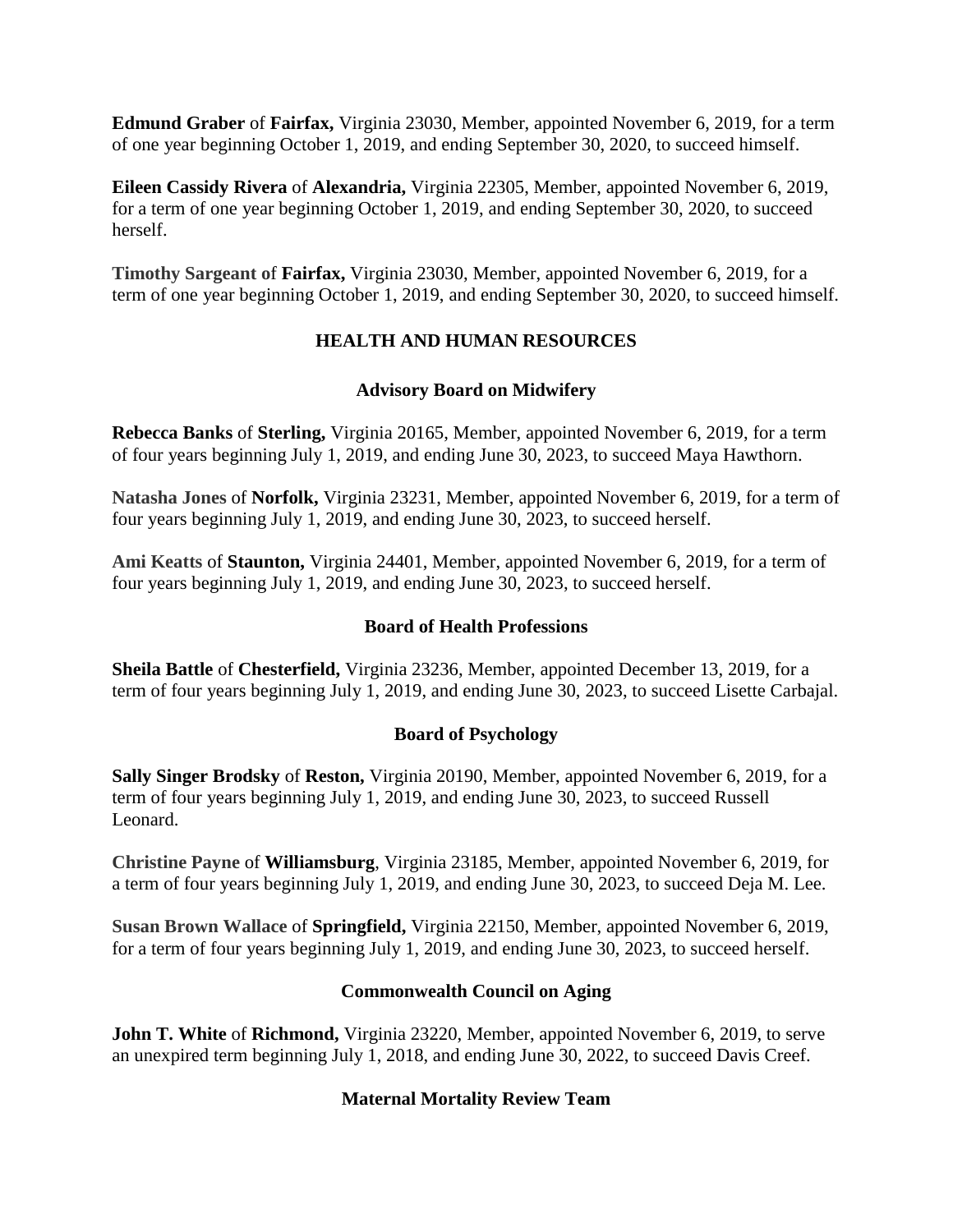**Kristie Burnette** of **Midlothian,** Virginia 23113, Member, appointed December 20, 2019, for a term of two years beginning July 1, 2019, and ending June 30, 2021, to fill a new seat.

**Donald Dudley** of **Charlottesville,** Virginia 22908, Member, appointed December 20, 2019, for a term of one year beginning July 1, 2019, and ending June 30, 2021, to fill a new seat.

**Nancy Fowler** of **Richmond,** Virginia 23229, Member, appointed December 20, 2019, for a term of one year beginning July 1, 2019, and ending June 30, 2020, to fill a new seat.

**Susan Lanni** of **Montpelier,** Virginia 23192, Member, appointed December 20, 2019, for a term of one year beginning July 1, 2019, and ending June 30, 2020, to fill a new seat.

**Elizabeth Newton** of **Charlottesville,** Virginia 22902, Member, appointed December 20, 2019, for a term of two years beginning July 1, 2019, and ending June 30, 2021, to fill a new seat.

**Kathleen Page** of **Lynchburg,** Virginia 24503, Member, appointed December 20, 2019, for a term of two years beginning July 1, 2019, and ending June 30, 2021, to fill a new seat.

**Donna Schminkey** of **Harrisonburg,** Virginia 22802, Member, appointed December 20, 2019, for a term of three years beginning July 1, 2019, and ending June 30, 2022, to fill a new seat.

**Shannon Walsh** of **Midlothian,** Virginia 23113, Member, appointed December 20, 2019, for a term of three years beginning July 1, 2019, and ending June 30, 2022, to fill a new seat.

## **NATURAL RESOURCES**

#### **State Water Control Board**

**Jillian Cohen** of **Falls Church,** Virginia 22046, Member, appointed December 20, 2019, for a term of four years beginning July 1, 2019, and ending June 30, 2023, to succeed Guinevere Nissa Dean.

## **TRANSPORTATION**

#### **Aerospace Advisory Council**

**Peter James Bale** of **Chincoteague,** Virginia 23336, Member, appointed December 20, 2019, for a term of two years beginning July 1, 2019, and ending June 30, 2020, to succeed himself.

**David Bowles** of **Eastern Shore,** Virginia 23350, Member, appointed December 20, 2019, for a term of two years beginning July 1, 2019, and ending June 30, 2020, to succeed himself.

**Kurt Eberly** of **Arlington,** Virginia 22203, Member, appointed December 20, 2019, for a term of two years beginning July 1, 2019, and ending June 30, 2020, to succeed himself.